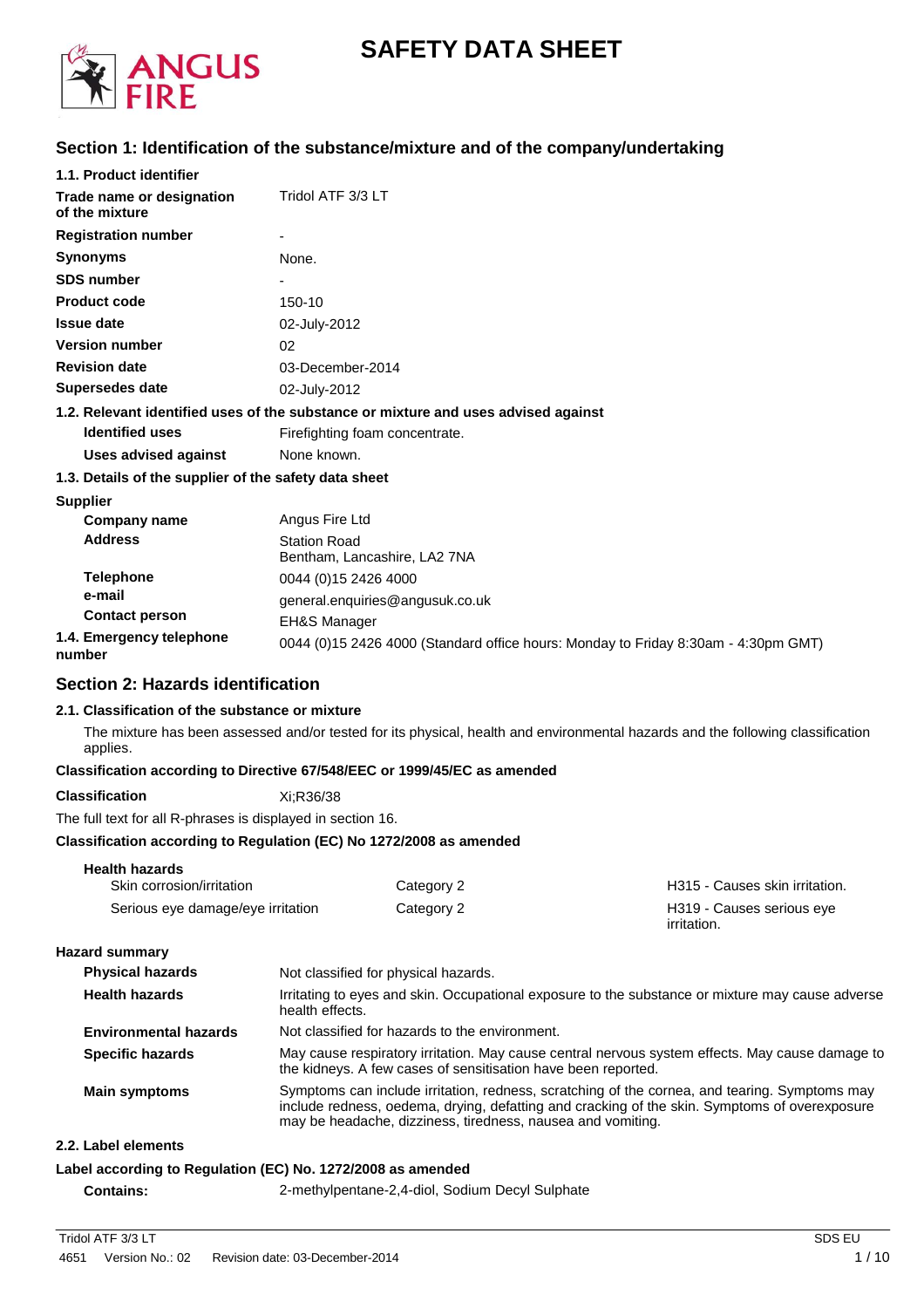**Hazard pictograms**



| <b>Signal word</b>              | Warning                                                                                                                                                                                                                                                                                                                                                                                                                                        |
|---------------------------------|------------------------------------------------------------------------------------------------------------------------------------------------------------------------------------------------------------------------------------------------------------------------------------------------------------------------------------------------------------------------------------------------------------------------------------------------|
| <b>Hazard statements</b>        | H315 - Causes skin irritation.<br>H319 - Causes serious eye irritation.                                                                                                                                                                                                                                                                                                                                                                        |
| <b>Precautionary statements</b> |                                                                                                                                                                                                                                                                                                                                                                                                                                                |
| <b>Prevention</b>               | P280 - Wear protective gloves and eye/face protection.<br>P264 - Wash thoroughly after handling.                                                                                                                                                                                                                                                                                                                                               |
| <b>Response</b>                 | P302 + P352 - IF ON SKIN: Wash with plenty of soap and water.<br>P332 + P313 - If skin irritation occurs: Get medical advice/attention.<br>P362 - Take off contaminated clothing and wash before reuse.<br>P305 + P351 + P338 - IF IN EYES: Rinse cautiously with water for several minutes. Remove<br>contact lenses, if present and easy to do. Continue rinsing.<br>P337 + P313 - If eye irritation persists: Get medical advice/attention. |
| <b>Storage</b>                  | Store away from incompatible materials.                                                                                                                                                                                                                                                                                                                                                                                                        |
| <b>Disposal</b>                 | Dispose of waste and residues in accordance with local authority requirements.                                                                                                                                                                                                                                                                                                                                                                 |
| Supplemental label information  | Not applicable.                                                                                                                                                                                                                                                                                                                                                                                                                                |
| 2.3. Other hazards              | Not a PBT or vPvB substance or mixture.                                                                                                                                                                                                                                                                                                                                                                                                        |

# **Section 3: Composition/information on ingredients**

**3.2. Mixtures**

## **General information**

| <b>Chemical name</b>     |      | %                     |                                                           | CAS-No. / EC No. REACH Registration No. | <b>INDEX No.</b> | <b>Notes</b> |
|--------------------------|------|-----------------------|-----------------------------------------------------------|-----------------------------------------|------------------|--------------|
| Ethylene glycol          |      | $20 - 25$             | $107 - 21 - 1$<br>203-473-3                               |                                         | 603-027-00-1     | #            |
| <b>Classification:</b>   | DSD: | Xn; R22               |                                                           |                                         |                  |              |
|                          | CLP: | Acute Tox. 4; H302    |                                                           |                                         |                  |              |
| 2-methylpentane-2,4-diol |      | $10 - 20$             | $107 - 41 - 5$<br>203-489-0                               |                                         | 603-053-00-3     |              |
| <b>Classification:</b>   | DSD: | Xi;R36/38             |                                                           |                                         |                  |              |
|                          | CLP: |                       | Skin Irrit. 2; H315, Eye Irrit. 2; H319                   |                                         |                  |              |
| Sodium Decyl Sulphate    |      | $1 - 2,5$             | 142-87-0<br>205-568-5                                     |                                         |                  |              |
| <b>Classification:</b>   | DSD: | Xn;R22, Xi;R38-41     |                                                           |                                         |                  |              |
|                          | CLP: |                       | Acute Tox. 4; H302, Skin Irrit. 2; H315, Eye Dam. 1; H318 |                                         |                  |              |
| Cocamidopropyl Betaine   |      | < 1                   | 61789-40-0<br>263-058-8                                   |                                         |                  |              |
| <b>Classification:</b>   |      | <b>DSD:</b> Xi;R36/38 |                                                           |                                         |                  |              |
|                          | CLP: |                       | Skin Irrit. 2;H315, Eye Irrit. 2;H319                     |                                         |                  |              |
| Sodium Octyl Sulphate    |      | < 1                   | 142-31-4<br>205-535-5                                     |                                         |                  |              |
| <b>Classification:</b>   | DSD: | Xi:R36/37/38          |                                                           |                                         |                  |              |
|                          | CLP: |                       | Skin Irrit. 2; H315, Eye Irrit. 2; H319, STOT SE 3; H335  |                                         |                  |              |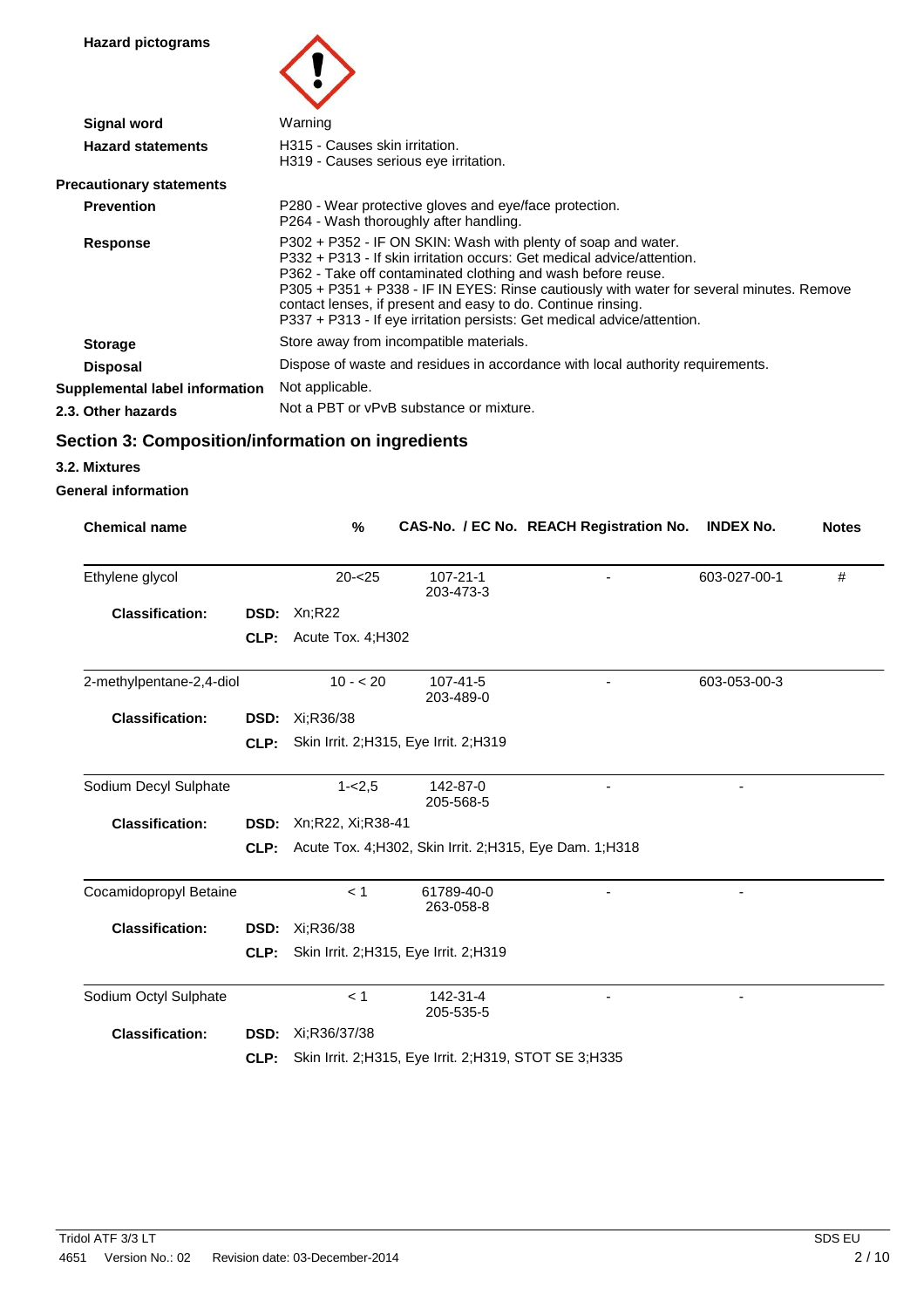| Water                                                                                                                                      |                       | <b>Balance</b> | 7732-18-5<br>$\overline{\phantom{a}}$<br>231-791-2                                                                                                                                                                                                            |
|--------------------------------------------------------------------------------------------------------------------------------------------|-----------------------|----------------|---------------------------------------------------------------------------------------------------------------------------------------------------------------------------------------------------------------------------------------------------------------|
| <b>Classification:</b>                                                                                                                     | DSD: -                |                |                                                                                                                                                                                                                                                               |
|                                                                                                                                            | $CLP: -$              |                |                                                                                                                                                                                                                                                               |
| #: This substance has been assigned Community workplace exposure limit(s).<br>DSD: Directive 67/548/EEC.<br>CLP: Regulation No. 1272/2008. |                       |                |                                                                                                                                                                                                                                                               |
| <b>Composition comments</b>                                                                                                                | percent by volume.    |                | All concentrations are in percent by weight unless ingredient is a gas. Gas concentrations are in<br>The full text for all R- and H-phrases is displayed in section 16.                                                                                       |
| <b>Section 4: First aid measures</b>                                                                                                       |                       |                |                                                                                                                                                                                                                                                               |
| <b>General information</b>                                                                                                                 | Not available.        |                |                                                                                                                                                                                                                                                               |
| 4.1. Description of first aid measures                                                                                                     |                       |                |                                                                                                                                                                                                                                                               |
| <b>Inhalation</b>                                                                                                                          | attention, if needed. |                | Move injured person into fresh air and keep person calm under observation. Get medical                                                                                                                                                                        |
| <b>Skin contact</b>                                                                                                                        | persists.             |                | Wash the skin immediately with soap and water. Get medical attention if irritation develops and                                                                                                                                                               |
| Eye contact                                                                                                                                |                       |                | Immediately flush with plenty of water for up to 15 minutes. Remove any contact lenses and open<br>eyelids wide apart. Get medical attention if irritation develops and persists.                                                                             |
| Ingestion                                                                                                                                  |                       |                | Immediately rinse mouth and drink plenty of water. Keep person under observation. If person<br>becomes uncomfortable take to hospital along with these instructions. Only induce vomiting at the<br>instruction of medical personnel.                         |
| 4.2. Most important symptoms<br>and effects, both acute and<br>delayed                                                                     |                       |                | Symptoms can include irritation, redness, scratching of the cornea, and tearing. Symptoms may<br>include redness, oedema, drying, defatting and cracking of the skin. Symptoms of overexposure<br>may be headache, dizziness, tiredness, nausea and vomiting. |
| 4.3. Indication of any<br>immediate medical attention<br>and special treatment needed                                                      |                       |                | Provide general supportive measures and treat symptomatically.                                                                                                                                                                                                |
| <b>Section 5: Firefighting measures</b>                                                                                                    |                       |                |                                                                                                                                                                                                                                                               |
| <b>General fire hazards</b>                                                                                                                |                       |                | Product is an extinguishing medium. It does not burn or support combustion.                                                                                                                                                                                   |
| 5.1. Extinguishing media                                                                                                                   |                       |                |                                                                                                                                                                                                                                                               |
| <b>Suitable extinguishing</b><br>media                                                                                                     |                       |                | No specific measures are required as this product is a fire extinguishing medium.                                                                                                                                                                             |
| <b>Unsuitable extinguishing</b><br>media                                                                                                   | Not applicable.       |                |                                                                                                                                                                                                                                                               |
| 5.2. Special hazards arising<br>from the substance or mixture                                                                              | Not a fire hazard.    |                |                                                                                                                                                                                                                                                               |
|                                                                                                                                            |                       |                |                                                                                                                                                                                                                                                               |

**5.3. Advice for firefighters Special protective equipment for firefighters Special fire fighting** Self-contained breathing apparatus, operated in positive pressure mode and full protective clothing must be worn in case of fire. No specific precautions.

## **Section 6: Accidental release measures**

**procedures**

## **6.1. Personal precautions, protective equipment and emergency procedures**

| For non-emergency              | Avoid contact with skin and eyes. Avoid inhalation of mists or aerosols. Provide adequate         |
|--------------------------------|---------------------------------------------------------------------------------------------------|
| personnel                      | ventilation. Wear protective clothing as described in section 8 of this safety data sheet.        |
| For emergency responders       | Use personal protection recommended in Section 8 of the SDS.                                      |
| 6.2. Environmental precautions | For large (industrial) releases, prevent spill from entering a waterway.                          |
| 6.3. Methods and material for  | Absorb spillage with suitable absorbent material. Collect and dispose of spillage as indicated in |
| containment and cleaning up    | Section 13.                                                                                       |
| 6.4. Reference to other        | For personal protection, see section 8.                                                           |
| sections                       | For waste disposal, see section 13.                                                               |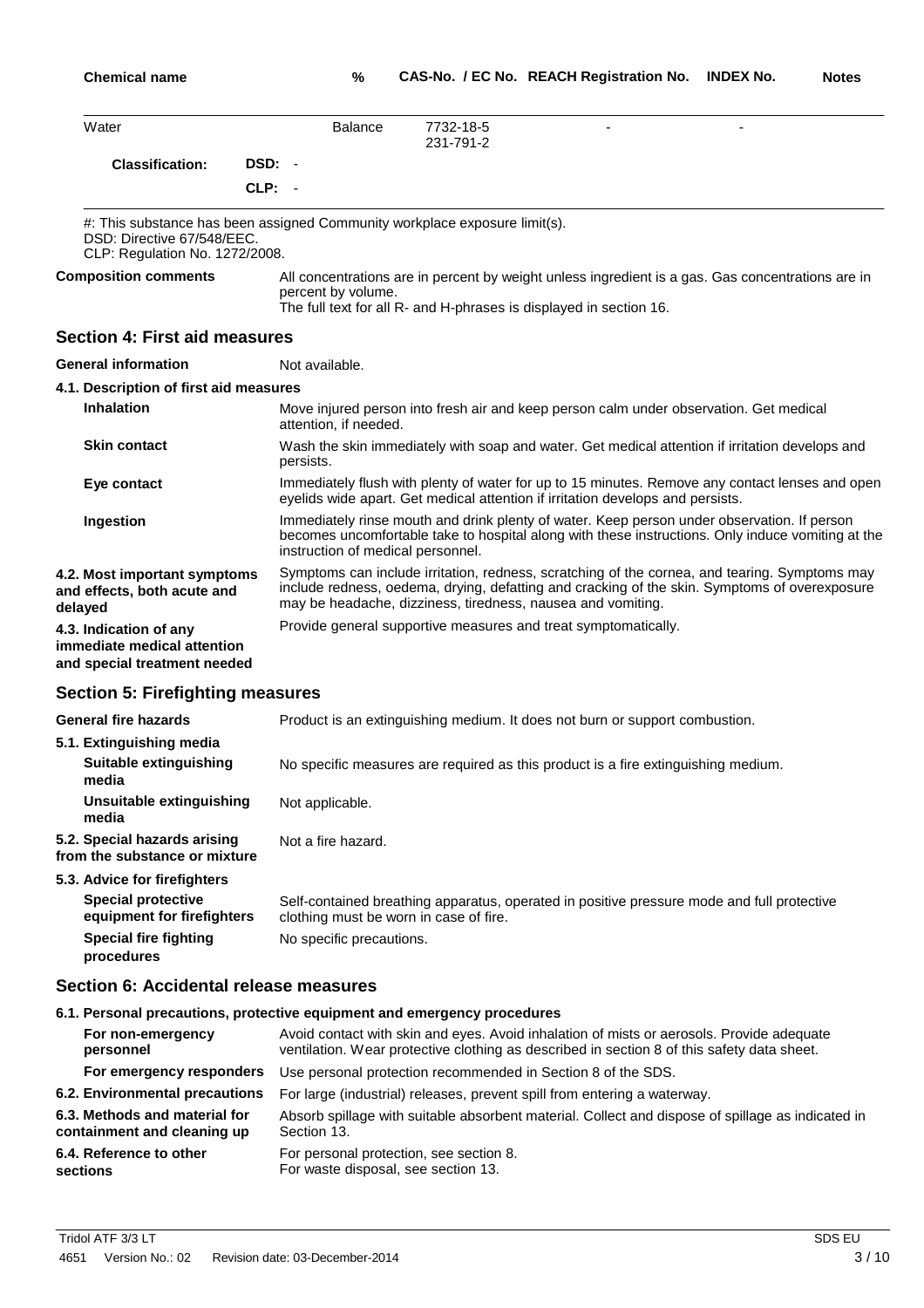# **Section 7: Handling and storage**

**7.1. Precautions for safe handling**

Avoid contact with skin and eyes. Wear appropriate personal protective equipment. Wash hands after handling. Observe good industrial hygiene practices.

**7.2. Conditions for safe storage, including any incompatibilities**

Store in original tightly closed container. Store at temperature below 40°C. Store above freezing. Read and follow manufacturer's recommendations. Store away from incompatible materials.

**7.3. Specific end use(s)** Firefighting foam concentrate.

## **Section 8: Exposure controls/personal protection**

#### **8.1. Control parameters**

### **Occupational exposure limits**

| <b>Austria, MAK List</b>                                                                                                                  |             |                     |         |
|-------------------------------------------------------------------------------------------------------------------------------------------|-------------|---------------------|---------|
| <b>Components</b>                                                                                                                         | <b>Type</b> | <b>Value</b>        |         |
| 2-methylpentane-2,4-diol<br>(CAS 107-41-5)                                                                                                | Ceiling     | 49 mg/m3            |         |
|                                                                                                                                           |             | 10 ppm              |         |
|                                                                                                                                           | <b>MAK</b>  | 49 mg/m3            |         |
|                                                                                                                                           |             | 10 ppm              |         |
| Ethylene glycol (CAS<br>$107 - 21 - 1$                                                                                                    | Ceiling     | 52 mg/m3            |         |
|                                                                                                                                           |             | 20 ppm              |         |
|                                                                                                                                           | <b>MAK</b>  | 26 mg/m3            |         |
|                                                                                                                                           |             | 10 ppm              |         |
| Belgium. Exposure Limit Values.                                                                                                           |             |                     |         |
| <b>Components</b>                                                                                                                         | <u>Type</u> | Value               | Form    |
| 2-methylpentane-2,4-diol<br>(CAS 107-41-5)                                                                                                | <b>TWA</b>  | 123 mg/m3           |         |
|                                                                                                                                           |             | 25 ppm              |         |
| Ethylene glycol (CAS<br>$107 - 21 - 1$                                                                                                    | <b>STEL</b> | 104 mg/m3           | Aerosol |
|                                                                                                                                           |             | 40 ppm              | Aerosol |
|                                                                                                                                           | <b>TWA</b>  | 52 mg/m3            | Aerosol |
|                                                                                                                                           |             | 20 ppm              | Aerosol |
| Czech Republic. OELs. Government Decree 361                                                                                               |             |                     |         |
| <b>Components</b>                                                                                                                         | Type        | Value               |         |
| Ethylene glycol (CAS<br>$107 - 21 - 1$                                                                                                    | Ceiling     | 100 mg/m3           |         |
|                                                                                                                                           | <b>TWA</b>  | 50 mg/m3            |         |
| France. Threshold Limit Values (VLEP) for Occupational Exposure to Chemicals in France, INRS ED 984                                       |             |                     |         |
| <b>Components</b>                                                                                                                         | <u>Type</u> | Value               | Form    |
|                                                                                                                                           | <b>VLE</b>  |                     |         |
| 2-methylpentane-2,4-diol<br>(CAS 107-41-5)                                                                                                |             | 125 mg/m3           |         |
|                                                                                                                                           |             | 25 ppm              |         |
| Ethylene glycol (CAS<br>$107 - 21 - 1$                                                                                                    | <b>VLE</b>  | 104 mg/m3           | Vapor.  |
|                                                                                                                                           |             | 40 ppm              | Vapor.  |
|                                                                                                                                           | <b>VME</b>  | 52 mg/m3            | Vapor.  |
|                                                                                                                                           |             | 20 ppm              | Vapor.  |
| Germany. DFG MAK List (advisory OELs). Commission for the Investigation of Health Hazards of Chemical Compounds<br>in the Work Area (DFG) |             |                     |         |
| <b>Components</b>                                                                                                                         | <b>Type</b> | Value               |         |
| 2-methylpentane-2,4-diol                                                                                                                  | <b>TWA</b>  | 49 mg/m3            |         |
| (CAS 107-41-5)                                                                                                                            |             |                     |         |
|                                                                                                                                           |             | 10 ppm              |         |
| Ethylene glycol (CAS<br>$107 - 21 - 1$                                                                                                    | <b>TWA</b>  | $26 \text{ mg/m}$ 3 |         |
|                                                                                                                                           |             | 10 ppm              |         |
|                                                                                                                                           |             |                     |         |
| Germany. TRGS 900, Limit Values in the Ambient Air at the Workplace<br>$C$ omnononte                                                      | $T1$ mo     | 17.I.               |         |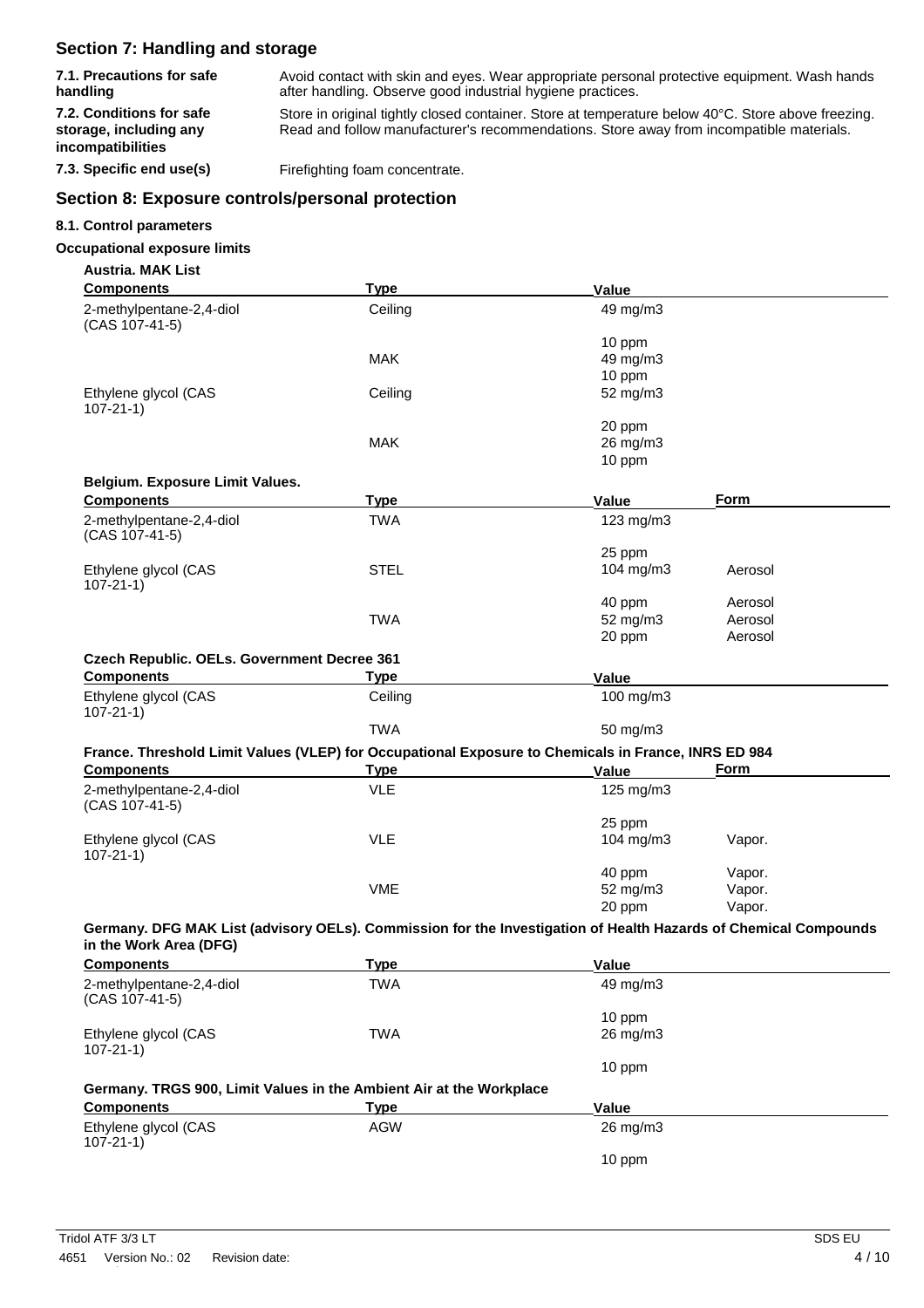# **Greece. OELs (Decree No. 90/1999, as amended)**

| <b>Components</b>                                                                                                                                                                             | <b>Type</b>                | Value                 | Form               |
|-----------------------------------------------------------------------------------------------------------------------------------------------------------------------------------------------|----------------------------|-----------------------|--------------------|
| 2-methylpentane-2,4-diol                                                                                                                                                                      | <b>STEL</b>                | 125 mg/m3             |                    |
| (CAS 107-41-5)                                                                                                                                                                                |                            |                       |                    |
|                                                                                                                                                                                               |                            | 25 ppm                |                    |
|                                                                                                                                                                                               | <b>TWA</b>                 | 125 mg/m3<br>25 ppm   |                    |
| Ethylene glycol (CAS                                                                                                                                                                          | <b>STEL</b>                | $125 \text{ mg/m}$    | Vapor.             |
| $107 - 21 - 1$                                                                                                                                                                                |                            |                       |                    |
|                                                                                                                                                                                               |                            | 50 ppm                | Vapor.             |
|                                                                                                                                                                                               | <b>TWA</b>                 | 125 mg/m3             | Vapor.             |
|                                                                                                                                                                                               |                            | 50 ppm                | Vapor.             |
| Hungary. OELs. Joint Decree on Chemical Safety of Workplaces                                                                                                                                  |                            |                       |                    |
| <b>Components</b>                                                                                                                                                                             | <b>Type</b><br><b>STEL</b> | Value                 |                    |
| Ethylene glycol (CAS<br>$107 - 21 - 1$                                                                                                                                                        |                            | 104 mg/m3             |                    |
|                                                                                                                                                                                               | <b>TWA</b>                 | 52 mg/m3              |                    |
| Italy. OELs                                                                                                                                                                                   |                            |                       |                    |
| <b>Components</b>                                                                                                                                                                             | <b>Type</b>                | Value                 |                    |
| 2-methylpentane-2,4-diol                                                                                                                                                                      | Ceiling                    | 25 ppm                |                    |
| (CAS 107-41-5)                                                                                                                                                                                |                            |                       |                    |
| Ethylene glycol (CAS<br>$107 - 21 - 1$                                                                                                                                                        | <b>STEL</b>                | 104 $mg/m3$           |                    |
|                                                                                                                                                                                               |                            | 40 ppm                |                    |
|                                                                                                                                                                                               | <b>TWA</b>                 | 52 mg/m3              |                    |
|                                                                                                                                                                                               |                            | 20 ppm                |                    |
| Netherlands. OELs (binding)                                                                                                                                                                   |                            |                       |                    |
| <b>Components</b>                                                                                                                                                                             | <b>Type</b>                | Value                 | Form               |
| Ethylene glycol (CAS                                                                                                                                                                          | <b>STEL</b>                | 104 mg/m3             | Vapor.             |
| $107 - 21 - 1$                                                                                                                                                                                |                            |                       |                    |
|                                                                                                                                                                                               | <b>TWA</b>                 | 52 mg/m3<br>10 mg/m3  | Vapor.<br>Mist.    |
|                                                                                                                                                                                               |                            |                       |                    |
| Norway. Administrative Norms for Contaminants in the Workplace<br><b>Components</b>                                                                                                           | <b>Type</b>                | Value                 | <b>Form</b>        |
| 2-methylpentane-2,4-diol                                                                                                                                                                      | Ceiling                    | 100 mg/m3             |                    |
| (CAS 107-41-5)                                                                                                                                                                                |                            |                       |                    |
|                                                                                                                                                                                               |                            | 20 ppm                |                    |
| Ethylene glycol (CAS                                                                                                                                                                          | Ceiling                    | 25 ppm                | Vapor.             |
| $107 - 21 - 1$                                                                                                                                                                                | <b>TLV</b>                 |                       | Dust.              |
|                                                                                                                                                                                               |                            | 10 mg/m3              |                    |
| Poland. MACs. Minister of Labour and Social Policy Regarding Maximum Allowable Concentrations and Intensities in<br><b>Working Environment</b>                                                |                            |                       |                    |
| <b>Components</b>                                                                                                                                                                             | <b>Type</b>                | <b>Value</b>          |                    |
| 2-methylpentane-2,4-diol                                                                                                                                                                      | Ceiling                    | 120 mg/m3             |                    |
| (CAS 107-41-5)                                                                                                                                                                                |                            |                       |                    |
| Ethylene glycol (CAS                                                                                                                                                                          | <b>STEL</b>                | 50 mg/m3              |                    |
| $107 - 21 - 1$                                                                                                                                                                                |                            |                       |                    |
|                                                                                                                                                                                               | <b>TWA</b>                 | 15 mg/m3              |                    |
| Russian Federation. Hygiene Norm GN 2.2.5.1313-03. Executive No. 76 of 30 April 2003. Maximum allowable<br>concentration (MAC) of harmful substances in the air of working zones, as amended. |                            |                       |                    |
| <b>Components</b>                                                                                                                                                                             | <u>Type</u>                | Value                 | <u>Form</u>        |
| Ethylene glycol (CAS                                                                                                                                                                          | Ceiling                    | 10 mg/m $3$           | Vapor and aerosol. |
| $107 - 21 - 1$                                                                                                                                                                                |                            |                       |                    |
|                                                                                                                                                                                               | <b>TWA</b>                 | $5 \text{ mg/m}$ 3    | Vapor and aerosol. |
| <b>Spain. Occupational Exposure Limits</b>                                                                                                                                                    |                            |                       |                    |
| <b>Components</b>                                                                                                                                                                             | <b>Type</b>                | Value                 |                    |
| 2-methylpentane-2,4-diol                                                                                                                                                                      | <b>STEL</b>                | $123$ mg/m $3$        |                    |
| (CAS 107-41-5)                                                                                                                                                                                |                            |                       |                    |
| Ethylene glycol (CAS                                                                                                                                                                          | <b>STEL</b>                | 25 ppm<br>104 $mg/m3$ |                    |
| $107 - 21 - 1$                                                                                                                                                                                |                            |                       |                    |
|                                                                                                                                                                                               |                            | 40 ppm                |                    |
|                                                                                                                                                                                               | <b>TWA</b>                 | 52 mg/m3              |                    |
|                                                                                                                                                                                               |                            | 20 ppm                |                    |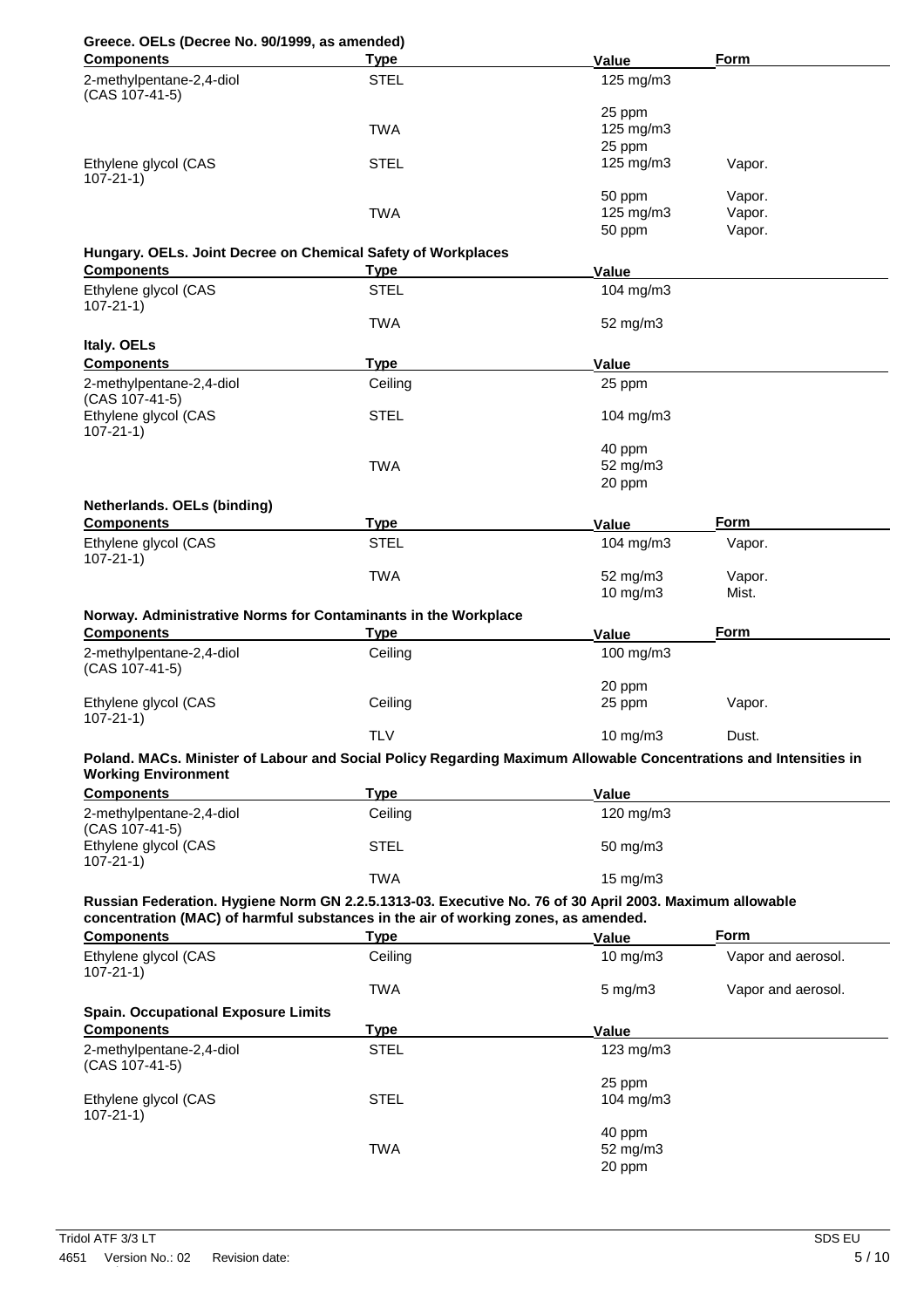| <b>Sweden. Occupational Exposure Limit Values</b> |
|---------------------------------------------------|
|                                                   |

| caciii Occupational Exposare Ellint<br><b>Components</b>   | <b>Type</b>                                                                                                                                                | Value                                         |                                            |
|------------------------------------------------------------|------------------------------------------------------------------------------------------------------------------------------------------------------------|-----------------------------------------------|--------------------------------------------|
| 2-methylpentane-2,4-diol<br>(CAS 107-41-5)                 | Ceiling                                                                                                                                                    | 120 mg/m3                                     |                                            |
| Ethylene glycol (CAS<br>$107 - 21 - 1$                     | <b>STEL</b>                                                                                                                                                | 25 ppm<br>50 mg/m3                            |                                            |
|                                                            | <b>TWA</b>                                                                                                                                                 | 20 ppm<br>25 mg/m3<br>10 ppm                  |                                            |
| Switzerland. SUVA Grenzwerte am Arbeitsplatz               |                                                                                                                                                            |                                               |                                            |
| <b>Components</b>                                          | <b>Type</b>                                                                                                                                                | Value                                         |                                            |
| 2-methylpentane-2,4-diol<br>(CAS 107-41-5)                 | <b>STEL</b>                                                                                                                                                | 98 mg/m3                                      |                                            |
|                                                            | <b>TWA</b>                                                                                                                                                 | 20 ppm<br>49 mg/m3<br>10 ppm                  |                                            |
| Ethylene glycol (CAS<br>$107 - 21 - 1$                     | <b>STEL</b>                                                                                                                                                | 52 mg/m3                                      |                                            |
|                                                            | <b>TWA</b>                                                                                                                                                 | 20 ppm<br>26 mg/m3<br>10 ppm                  |                                            |
| UK. EH40 Workplace Exposure Limits (WELs)                  |                                                                                                                                                            |                                               |                                            |
| <b>Components</b><br>2-methylpentane-2,4-diol              | Type<br><b>STEL</b>                                                                                                                                        | Value<br>$123$ mg/m $3$                       | Form                                       |
| (CAS 107-41-5)                                             |                                                                                                                                                            |                                               |                                            |
|                                                            | <b>TWA</b>                                                                                                                                                 | 25 ppm<br>$123$ mg/m $3$<br>25 ppm            |                                            |
| Ethylene glycol (CAS<br>$107 - 21 - 1$                     | <b>STEL</b>                                                                                                                                                | 104 $mg/m3$                                   | Vapor.                                     |
|                                                            | <b>TWA</b>                                                                                                                                                 | 40 ppm<br>52 mg/m3<br>$10$ mg/m $3$<br>20 ppm | Vapor.<br>Vapor.<br>Particulate.<br>Vapor. |
| <b>Biological limit values</b>                             | No biological exposure limits noted for the ingredient(s).                                                                                                 |                                               |                                            |
| <b>Recommended monitoring</b><br>procedures                | Follow standard monitoring procedures.                                                                                                                     |                                               |                                            |
| <b>Derived No Effect Level (DNEL)</b>                      | Not available.                                                                                                                                             |                                               |                                            |
| <b>Predicted no effect</b><br>concentrations (PNECs)       | Not available.                                                                                                                                             |                                               |                                            |
| 8.2. Exposure controls                                     |                                                                                                                                                            |                                               |                                            |
| Appropriate engineering<br>controls                        | Ensure adequate ventilation, especially in confined areas. Observe occupational exposure limits<br>and minimise the risk of exposure.                      |                                               |                                            |
|                                                            | Individual protection measures, such as personal protective equipment                                                                                      |                                               |                                            |
| <b>General information</b>                                 | Personal protective equipment should be chosen according to the CEN standards and in<br>discussion with the supplier of the personal protective equipment. |                                               |                                            |
| <b>Eye/face protection</b><br><b>Skin protection</b>       | Wear approved safety goggles.                                                                                                                              |                                               |                                            |
| - Hand protection                                          | Wear suitable gloves. Butyl rubber gloves are recommended. Suitable gloves can be<br>recommended by the glove supplier.                                    |                                               |                                            |
| - Other                                                    | Wear suitable protective clothing.                                                                                                                         |                                               |                                            |
| <b>Respiratory protection</b>                              | In case of inadequate ventilation: Use respiratory equipment with combination filter, type A2/P2.                                                          |                                               |                                            |
| <b>Thermal hazards</b>                                     | Wear appropriate thermal protective clothing, when necessary.                                                                                              |                                               |                                            |
| Hygiene measures                                           | Handle in accordance with good industrial hygiene and safety practices. Routinely wash work<br>clothing and protective equipment to remove contaminants.   |                                               |                                            |
| <b>Environmental exposure</b><br>controls                  | Contain spills and prevent releases and observe national regulations on emissions.<br>Environmental manager must be informed of all major spillages.       |                                               |                                            |
| Section 9: Physical and chemical properties                |                                                                                                                                                            |                                               |                                            |
| 9.1. Information on basic physical and chemical properties |                                                                                                                                                            |                                               |                                            |

**Appearance**

**Physical state Liquid.**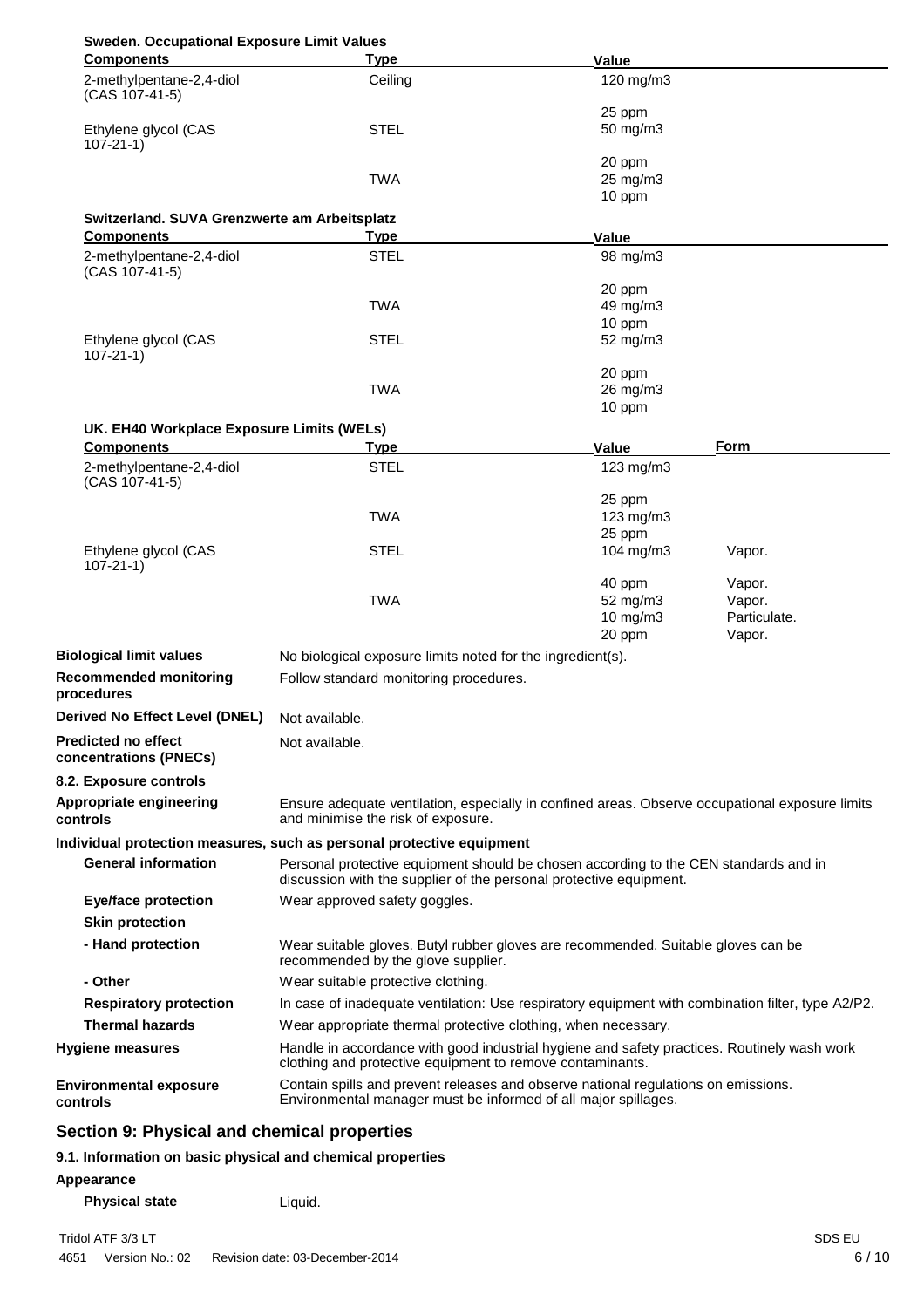| <b>Form</b>                                       | Liquid.                                       |  |
|---------------------------------------------------|-----------------------------------------------|--|
| Colour                                            | Pale yellow.                                  |  |
| Odour                                             | Organic.                                      |  |
| <b>Odour threshold</b>                            | Not available.                                |  |
| рH                                                | $6, 5 - 8$                                    |  |
| Melting point/freezing point                      | $-15 °C (5 °F)$                               |  |
| Initial boiling point and boiling<br>range        | 100 °C (212 °F) (760 mmHg)                    |  |
| <b>Flash point</b>                                | $> 98 °C$ ( $> 208.4 °F$ )                    |  |
| <b>Evaporation rate</b>                           | Not applicable.                               |  |
| <b>Flammability (solid, gas)</b>                  | Not applicable.                               |  |
| Upper/lower flammability or explosive limits      |                                               |  |
| <b>Flammability limit - lower</b><br>(%)          | Not applicable                                |  |
| <b>Flammability limit - upper</b><br>(%)          | Not applicable                                |  |
| Vapour pressure                                   | Not applicable.                               |  |
| <b>Vapour density</b>                             | Not applicable.                               |  |
| <b>Relative density</b>                           | 1,04                                          |  |
| <b>Relative density temperature</b>               | at $20^{\circ}$ C                             |  |
| Solubility(ies)                                   | Miscible in all proportions.                  |  |
| <b>Partition coefficient</b><br>(n-octanol/water) | Not available.                                |  |
| <b>Decomposition temperature</b>                  | Not available.                                |  |
| <b>Viscosity</b>                                  | Not applicable.                               |  |
| <b>Explosive properties</b>                       | Not available.                                |  |
| <b>Oxidizing properties</b>                       | Not available.                                |  |
| 9.2. Other information                            | No relevant additional information available. |  |

# **Section 10: Stability and reactivity**

| 10.1. Reactivity                            | The product is stable and non reactive under normal conditions of use, storage and transport.         |
|---------------------------------------------|-------------------------------------------------------------------------------------------------------|
| 10.2. Chemical stability                    | Stable at normal conditions.                                                                          |
| 10.3. Possibility of hazardous<br>reactions | Hazardous polymerisation does not occur.                                                              |
| 10.4. Conditions to avoid                   | Contact with incompatible materials. Excessive heat. Freezing (Product properties are<br>unaffected). |
| 10.5. Incompatible materials                | Alkali metals. Strong oxidising agents. Water reactive materials.                                     |
| 10.6. Hazardous<br>decomposition products   | Carbon oxides. Sulphur oxides. Nitrogen oxides (NOx). Sodium oxides. Hydrogen fluoride.               |

# **Section 11: Toxicological information**

| <b>General information</b>                 | The information in this section is for the individual ingredients that are expected to contribute to<br>the potential health effects of this product. |
|--------------------------------------------|-------------------------------------------------------------------------------------------------------------------------------------------------------|
| Information on likely routes of exposure   |                                                                                                                                                       |
| Ingestion                                  | May cause discomfort if swallowed.                                                                                                                    |
| <b>Inhalation</b>                          | Under normal conditions of intended use, this material is not expected to be an inhalation hazard.                                                    |
| <b>Skin contact</b>                        | Causes skin irritation.                                                                                                                               |
| Eye contact                                | Causes serious eye irritation.                                                                                                                        |
| <b>Symptoms</b>                            | Symptoms can include irritation, redness, scratching of the cornea, and tearing. Symptoms may<br>include redness, drying and cracking of the skin.    |
| 11.1. Information on toxicological effects |                                                                                                                                                       |

**Acute toxicity** Causes skin and eye irritation. May cause central nervous system effects.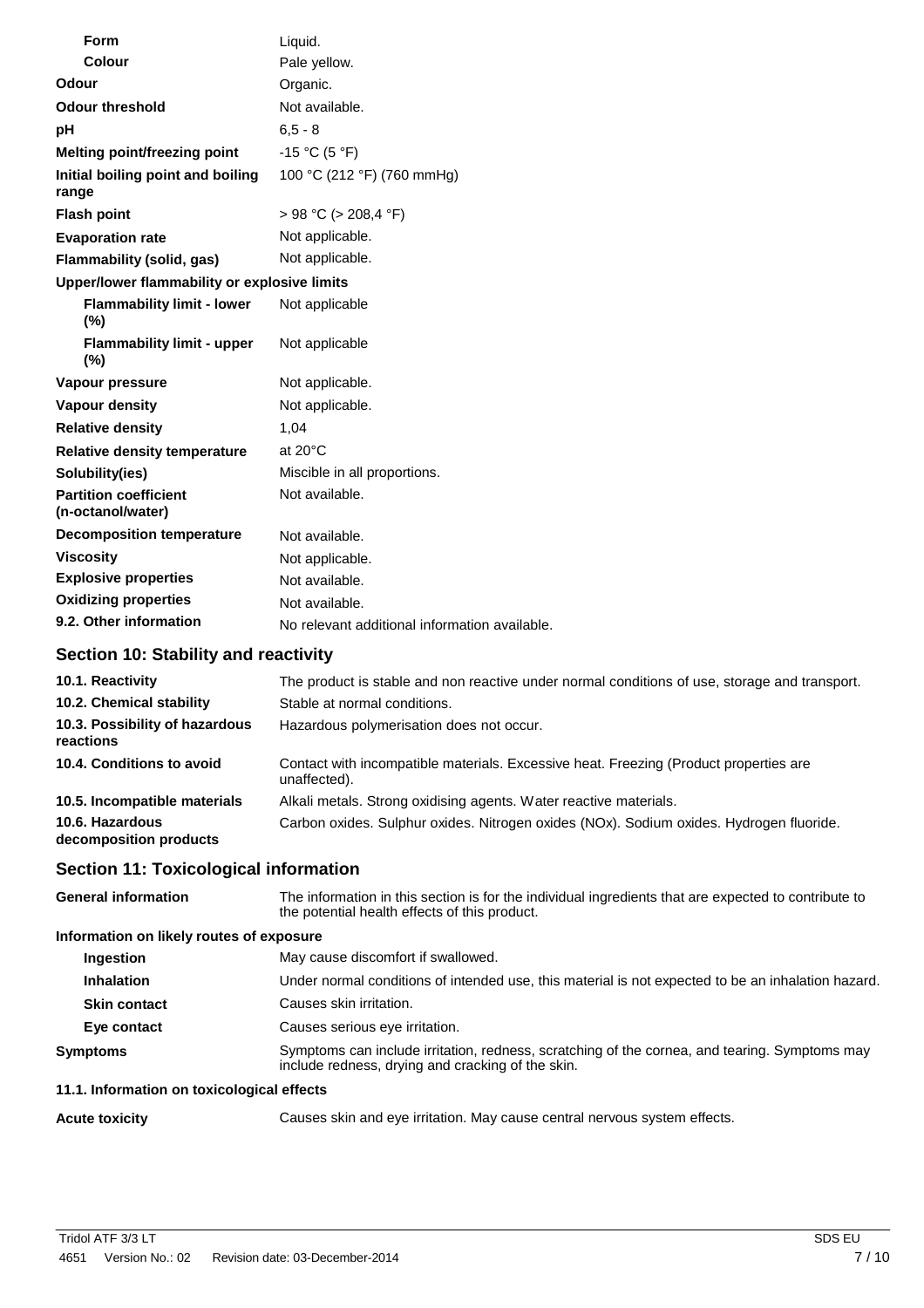| <b>Components</b>                                     | <b>Species</b>                 |                                                                                                 | <b>Test results</b>                                                                                                                                                                                   |
|-------------------------------------------------------|--------------------------------|-------------------------------------------------------------------------------------------------|-------------------------------------------------------------------------------------------------------------------------------------------------------------------------------------------------------|
| 2-methylpentane-2,4-diol (CAS 107-41-5)               |                                |                                                                                                 |                                                                                                                                                                                                       |
| <b>Acute</b>                                          |                                |                                                                                                 |                                                                                                                                                                                                       |
| Oral                                                  |                                |                                                                                                 |                                                                                                                                                                                                       |
| LD50                                                  | Rat                            |                                                                                                 | 4,79 g/kg                                                                                                                                                                                             |
| Ethylene glycol (CAS 107-21-1)                        |                                |                                                                                                 |                                                                                                                                                                                                       |
| <b>Acute</b>                                          |                                |                                                                                                 |                                                                                                                                                                                                       |
| Dermal                                                |                                |                                                                                                 |                                                                                                                                                                                                       |
| LD50                                                  | Rabbit                         |                                                                                                 | 9530 mg/kg                                                                                                                                                                                            |
| Oral                                                  |                                |                                                                                                 |                                                                                                                                                                                                       |
| LD50                                                  | Rat                            |                                                                                                 | 5,89 g/kg                                                                                                                                                                                             |
| Sodium Decyl Sulphate (CAS 142-87-0)                  |                                |                                                                                                 |                                                                                                                                                                                                       |
| <b>Acute</b>                                          |                                |                                                                                                 |                                                                                                                                                                                                       |
| Oral                                                  |                                |                                                                                                 |                                                                                                                                                                                                       |
| LD <sub>50</sub>                                      | Rat                            |                                                                                                 | 1950 mg/kg                                                                                                                                                                                            |
| <b>Skin corrosion/irritation</b>                      |                                | Prolonged contact may cause dryness of the skin.                                                |                                                                                                                                                                                                       |
| Serious eye damage/irritation                         | Causes serious eye irritation. |                                                                                                 |                                                                                                                                                                                                       |
| <b>Respiratory sensitisation</b>                      | No data available.             |                                                                                                 |                                                                                                                                                                                                       |
| <b>Skin sensitisation</b>                             | Not a skin sensitiser.         |                                                                                                 |                                                                                                                                                                                                       |
| Germ cell mutagenicity                                | No data available.             |                                                                                                 |                                                                                                                                                                                                       |
| Carcinogenicity                                       | No data available.             |                                                                                                 |                                                                                                                                                                                                       |
| <b>Reproductive toxicity</b>                          | No data available.             |                                                                                                 |                                                                                                                                                                                                       |
| Specific target organ toxicity -<br>single exposure   | No data available.             |                                                                                                 |                                                                                                                                                                                                       |
| Specific target organ toxicity -<br>repeated exposure | No data available.             |                                                                                                 |                                                                                                                                                                                                       |
| <b>Aspiration hazard</b>                              | No data available.             |                                                                                                 |                                                                                                                                                                                                       |
| <b>Mixture versus substance</b><br>information        | None known.                    |                                                                                                 |                                                                                                                                                                                                       |
| <b>Other information</b>                              |                                | Persons with pre-existing skin disorders may be more susceptible to the effects of the product. |                                                                                                                                                                                                       |
|                                                       |                                |                                                                                                 |                                                                                                                                                                                                       |
| Section 12: Ecological information                    |                                |                                                                                                 |                                                                                                                                                                                                       |
| 12.1. Toxicity                                        |                                |                                                                                                 | The product is not classified as environmentally hazardous. However, this does not exclude the<br>possibility that large or frequent spills can have a harmful or damaging effect on the environment. |
| <b>Components</b>                                     |                                | <b>Species</b>                                                                                  | <b>Test results</b>                                                                                                                                                                                   |
| 2-methylpentane-2,4-diol (CAS 107-41-5)               |                                |                                                                                                 |                                                                                                                                                                                                       |
| <b>Aquatic</b>                                        |                                |                                                                                                 |                                                                                                                                                                                                       |
| Crustacea                                             | EC50                           | Water flea (Ceriodaphnia reticulata)                                                            | 2400 - 3200 mg/l, 48 hours                                                                                                                                                                            |
| Fish                                                  | LC50                           | Bleak (Alburnus alburnus)                                                                       | 7000 - 9100 mg/l, 96 hours                                                                                                                                                                            |
| Ethylene glycol (CAS 107-21-1)<br><b>Aquatic</b>      |                                |                                                                                                 |                                                                                                                                                                                                       |
| Fish                                                  | <b>LC50</b>                    | Fathead minnow (Pimephales promelas) 8050 mg/l, 96 hours                                        |                                                                                                                                                                                                       |
| 12.2. Persistence and<br>degradability                | No data available.             |                                                                                                 |                                                                                                                                                                                                       |
| 12.3. Bioaccumulative potential                       |                                | The product is not expected to bioaccumulate.                                                   |                                                                                                                                                                                                       |
| <b>Partition coefficient</b>                          |                                |                                                                                                 |                                                                                                                                                                                                       |

**n-octanol/water (log Kow)** Ethylene glycol **Bioconcentration factor (BCF) 12.4. Mobility in soil Mobility in general 12.5. Results of PBT and vPvB assessment 12.6. Other adverse effects** -1,36 Not available. No data available. The product is water soluble and may spread in water systems. No data available. An environmental hazard cannot be excluded in the event of unprofessional handling or disposal.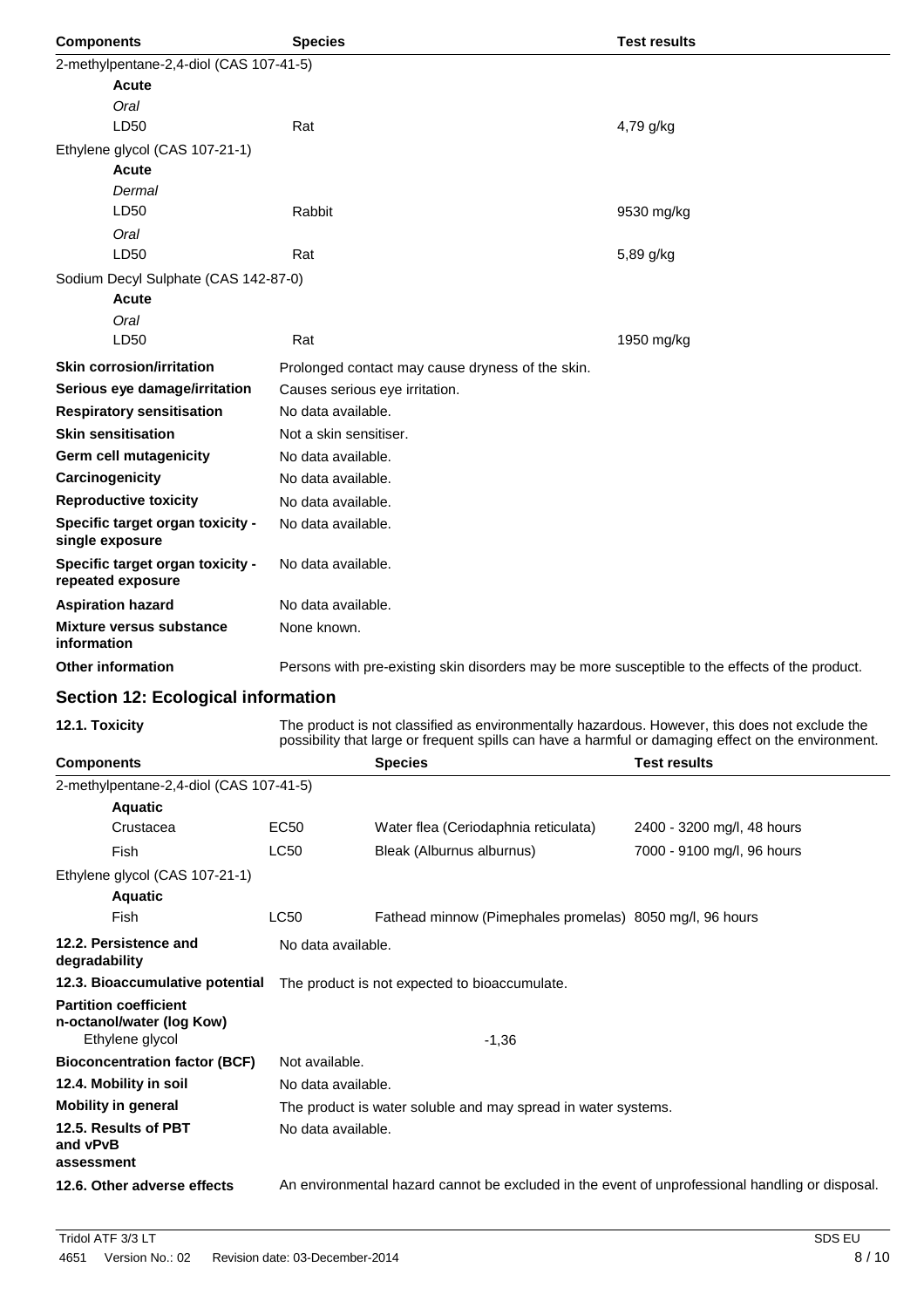# **Section 13: Disposal considerations**

| 13.1. Waste treatment methods            |                                                                                                                                                    |
|------------------------------------------|----------------------------------------------------------------------------------------------------------------------------------------------------|
| <b>Residual waste</b>                    | Dispose of waste and residues in accordance with local authority requirements.                                                                     |
| Contaminated packaging                   | Dispose of in accordance with local regulations. Empty containers should be taken to an approved<br>waste handling site for recycling or disposal. |
| EU waste code                            | 16 03 05* Waste codes should be assigned by the user based on the application for which the<br>product was used.                                   |
| Discovered as attracted to famous attack | Dianges of worth and regiduac in accordance with local quitperity requirements.                                                                    |

Dispose of waste and residues in accordance with local authority requirements. **Disposal methods/information**

# **Section 14: Transport information**

**ADR**

The product is not covered by international regulation on the transport of dangerous goods.

**RID**

The product is not covered by international regulation on the transport of dangerous goods.

# **ADN**

The product is not covered by international regulation on the transport of dangerous goods.

## **IATA**

The product is not covered by international regulation on the transport of dangerous goods.

## **IMDG**

The product is not covered by international regulation on the transport of dangerous goods.

# **Section 15: Regulatory information**

## **15.1. Safety, health and environmental regulations/legislation specific for the substance or mixture**

## **EU regulations**

| Regulation (EC) No. 1005/2009 on substances that deplete the ozone layer, Annex I  |  |
|------------------------------------------------------------------------------------|--|
| Not listed.                                                                        |  |
| Regulation (EC) No. 1005/2009 on substances that deplete the ozone layer, Annex II |  |

Not listed. **Regulation (EC) No. 850/2004 on persistent organic pollutants, Annex I as amended** Not listed.

Regulation (EC) No. 689/2008 concerning the export and import of dangerous chemicals, Annex I, part 1 as amended Not listed.

Regulation (EC) No. 689/2008 concerning the export and import of dangerous chemicals, Annex I, part 2 as amended Not listed.

Regulation (EC) No. 689/2008 concerning the export and import of dangerous chemicals, Annex I, part 3 as amended Not listed.

## **Regulation (EC) No. 689/2008 concerning the export and import of dangerous chemicals, Annex V as amended** Not listed.

## **Commission Decision 2000/479/EC on the implementation of a European pollutant emission register (EPER)** Not listed.

# **Regulation (EC) No. 1907/2006, REACH Article 59(1) Candidate List as currently published by ECHA** Not listed.

| <b>Other regulations</b>            | The product is classified and labelled in accordance with EC directives or respective national<br>laws. This Safety Data Sheet complies with the requirements of Regulation (EC) No 1907/2006. |
|-------------------------------------|------------------------------------------------------------------------------------------------------------------------------------------------------------------------------------------------|
| <b>National regulations</b>         | Follow national regulation for work with chemical agents.                                                                                                                                      |
| 15.2. Chemical safety<br>assessment | No Chemical Safety Assessment has been carried out.                                                                                                                                            |

# **Section 16: Other information**

| <b>List of abbreviations</b>                                                    | DNEL: Derived No-Effect Level. PNEC: Predicted No-Effect Concentration. PBT: Persistent,<br>bioaccumulative and toxic. vPvB: Very Persistent and very Bioaccumulative.                                                                                        |
|---------------------------------------------------------------------------------|---------------------------------------------------------------------------------------------------------------------------------------------------------------------------------------------------------------------------------------------------------------|
| <b>References</b>                                                               | <b>HSDB</b><br><b>IUCLID</b><br>RTECS (2010)                                                                                                                                                                                                                  |
| Information on evaluation<br>method leading to the<br>classification of mixture | The mixture is classified based on test data for physical hazards. The classification for health and<br>environmental hazards is derived by a combination of calculation methods and test data, if<br>available. For details, refer to Sections 9, 11 and 12. |